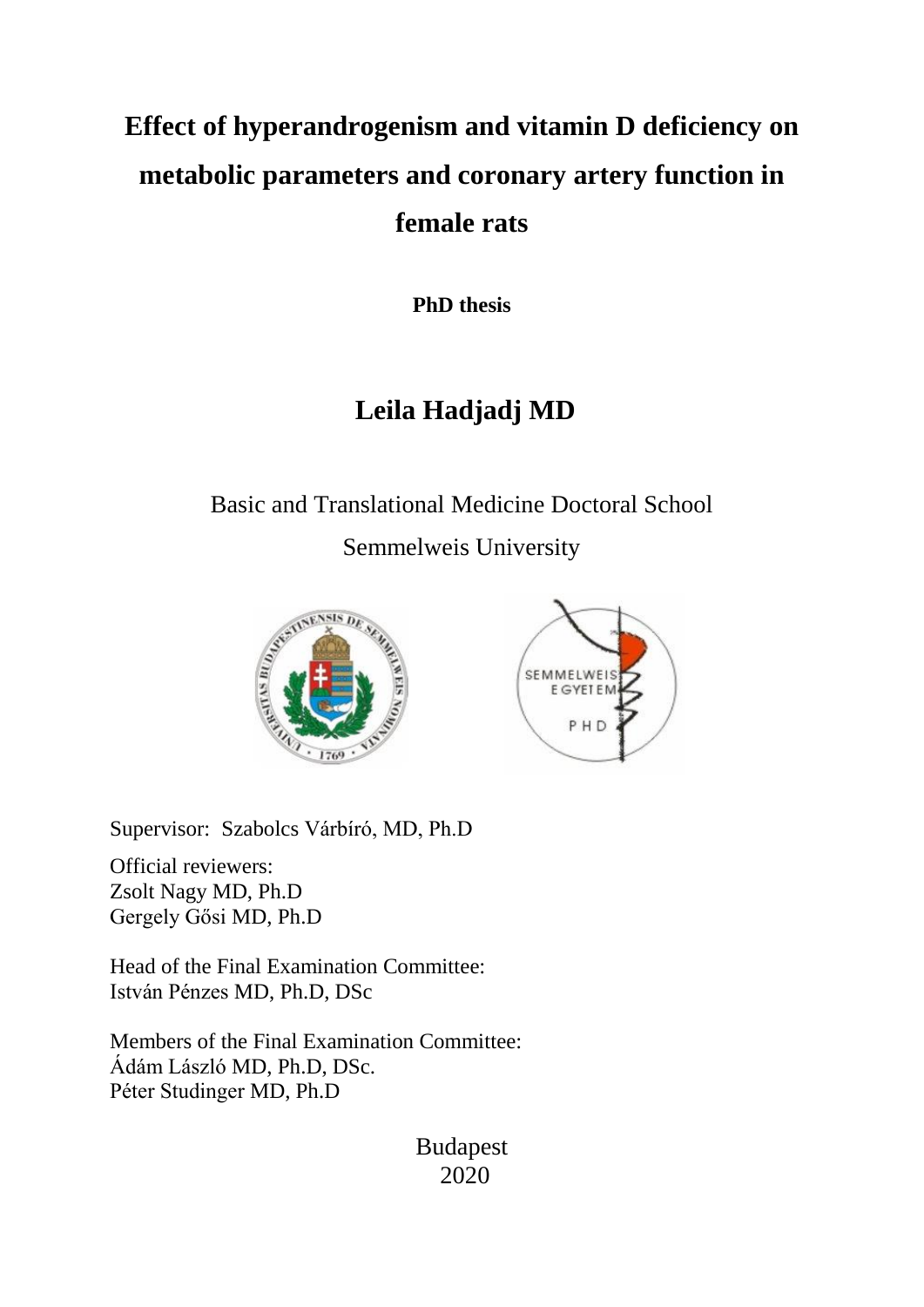## **Introduction**

Polycystic ovary syndrome (PCOS) is reported to be the most common endocrine disorder that affects 8- 12% of the world's female population. Excess of androgen activity, oligo-anovulation and/or polycystic ovaries and exclusion of other disease or condition that would cause excess of androgen activity are necessary for the actual diagnosis of PCOS. Cardiometabolic disorders such as and insulin resistance (IR), diabetes, obesity, hypertension and higher prevalence of cardiovascular events are frequent complications. Approximately 75-80% of PCOS women suffer from IR, which is significantly worse than the age- and body mass index -matched female population

Vitamin D deficiency (VDD) affects approximately 30-50% of the world's population. Very low levels of vitD  $\left( \langle 20 \text{ ng/ml} \rangle \right)$  are reported to be present in 67-85% of PCOS women. Coexistence of IR, VDD and AE in PCOS women has been already described. Women with AE and PCOS have at least two times higher relative risk of coronary heart disease that healthy control. Recently, an inverse relationship was found between vitamin D (VD) serum levels and occurrence of coronary heart disease.

Rodent models are suitable to study PCOS and the parallel effects of VDD and AE on vascular reactivity. According to some previous data, aorta rings of hyperandrogen female PCOS rats showed increased norepinephrine induced contraction and reduced endothelial nitric oxide induced relaxation capacity. Moreover, calcitriol administration was able to improve vascular relaxation capacities of hyperandrogen animals. Nevertheless, in hyperandrogen PCOS more rigid, less adaptive vessels are detected, which is mostly interpreted as the first step towards hypertensive state and vascular remodeling. These negative effects could be diminished if VD supplementation was applied as eutrophic remodeling was less pronounced in rats with AE and PCOS.

### **Aims:**

The aim of our study was to study the early biomechanical and metabolic alterations of coronary resistance arterioles in hyperandrogen PCOS and VDD with the help of a newly introduced chronic rat model.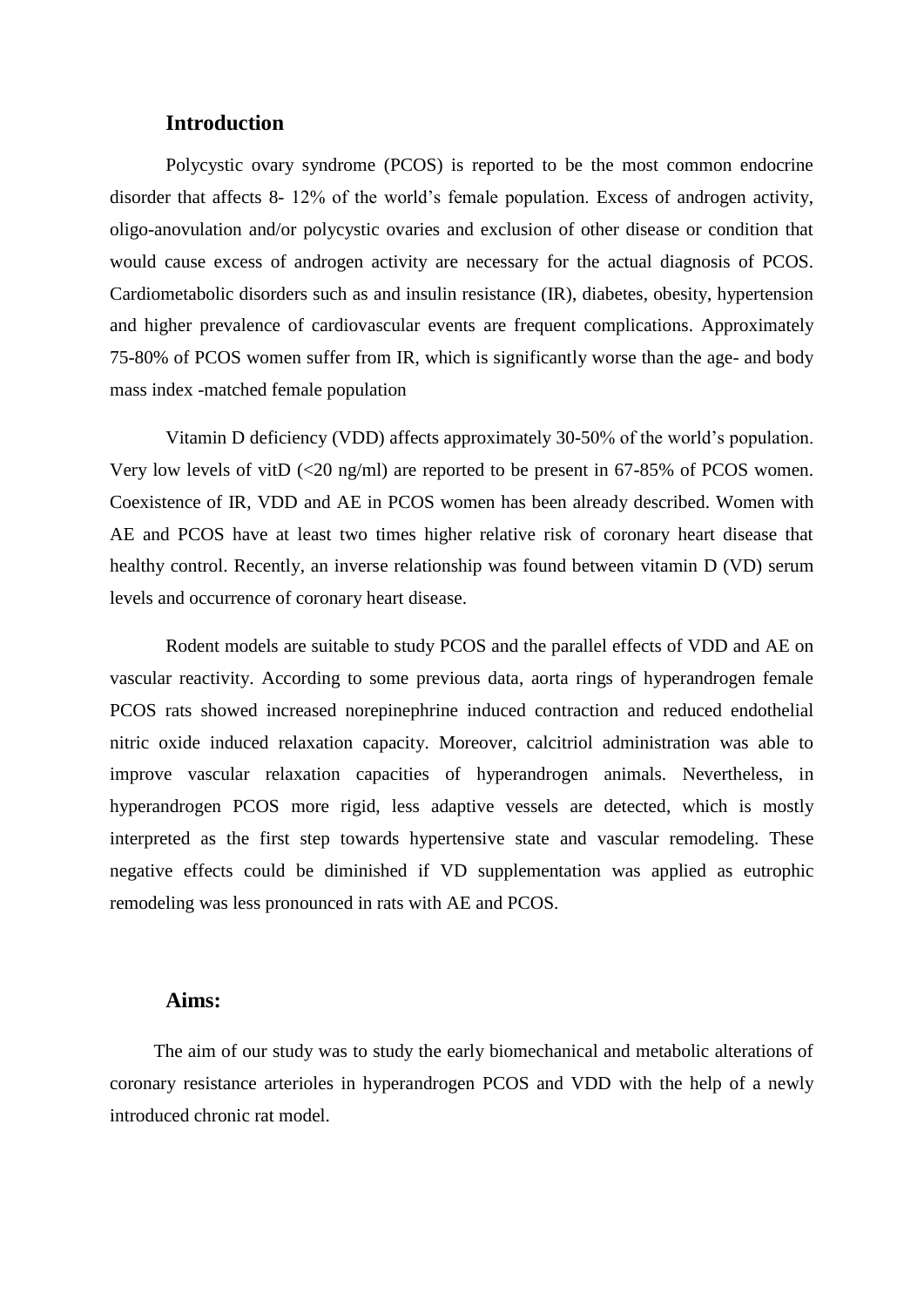- 1. Our aim was to create a new, easily reproducible hyperandrogen PCOS rat model with the use of transdermal testosterone (T) treatment. We wanted to reproduce all the well-known reproductive, metabolic and vascular alterations of PCOS with the help of this model.
- 2. We aimed to examine the separate and joint impact of VDD and AE on the severity of reproductive and metabolic complications and IR in PCOS.
- 3. We would like to investigate the typical changes of coronary biomechanics, which could possible put PCOS and VD deficient women at higher risk of CVD. We assumed that in both diseases, IR has a great importance regarding such functional disturbances as reduced dilatation capacity or coronary wall remodeling. It was also relevant for us to show whether there is any kind of interaction between VDD and hyperandrogen PCOS regarding coronary artery disease.

## **Materials and methods:**

**Chemicals:** Transdermal T gel (Androgel 1% from Lab. Besins International S.A, Paris, France) was used to induce hyperandrogenic state. Cholecalciferol suspension (Vigantol oil 20.000 IU/ml from Merck/Merck Serono12, Mumbai, Maharashtra, India) was applied for the oral vitamin D supplementation. We used normal Krebs-Ringer solution for *in vitro* studies. To produce smooth muscle relaxation, calcium free Krebs solution was applied. Maximal contraction was achieved with U46619 (potent thromboxane  $A_2$  receptor agonist from TOCRIS Bio-Techne, Bristol, UK). Adenosine (Adenocor, Sanofi-Aventis, Madrid, Spain) was used as potent vasorelaxant. Human-recombinant insulin (Actrapid pentafill 100 IU/ml from Novo Nordisk, Copenhagen, Denmark) was used for *in vitro* vascular tests.

For anesthesia, 45 mg/kg intraperitoneal Nembutal (Phylaxia-Sanofi, Budapest, Hungary) was used at the end of the study procedure.

**Animals.** 46 adolescent (21-28 day-old), female Wistar rats, weighing 90-110 grams were provided by the Animal Facility of Semmelweis University in agreement with Charles River. Animals were supplied ad libitum with tap water and with normal or VD deficient food (see below). No medical or toxic complication was observed during the 8-week-treatment period. The investigation conforms to the *Guide for the Care and Use of Laboratory Animals*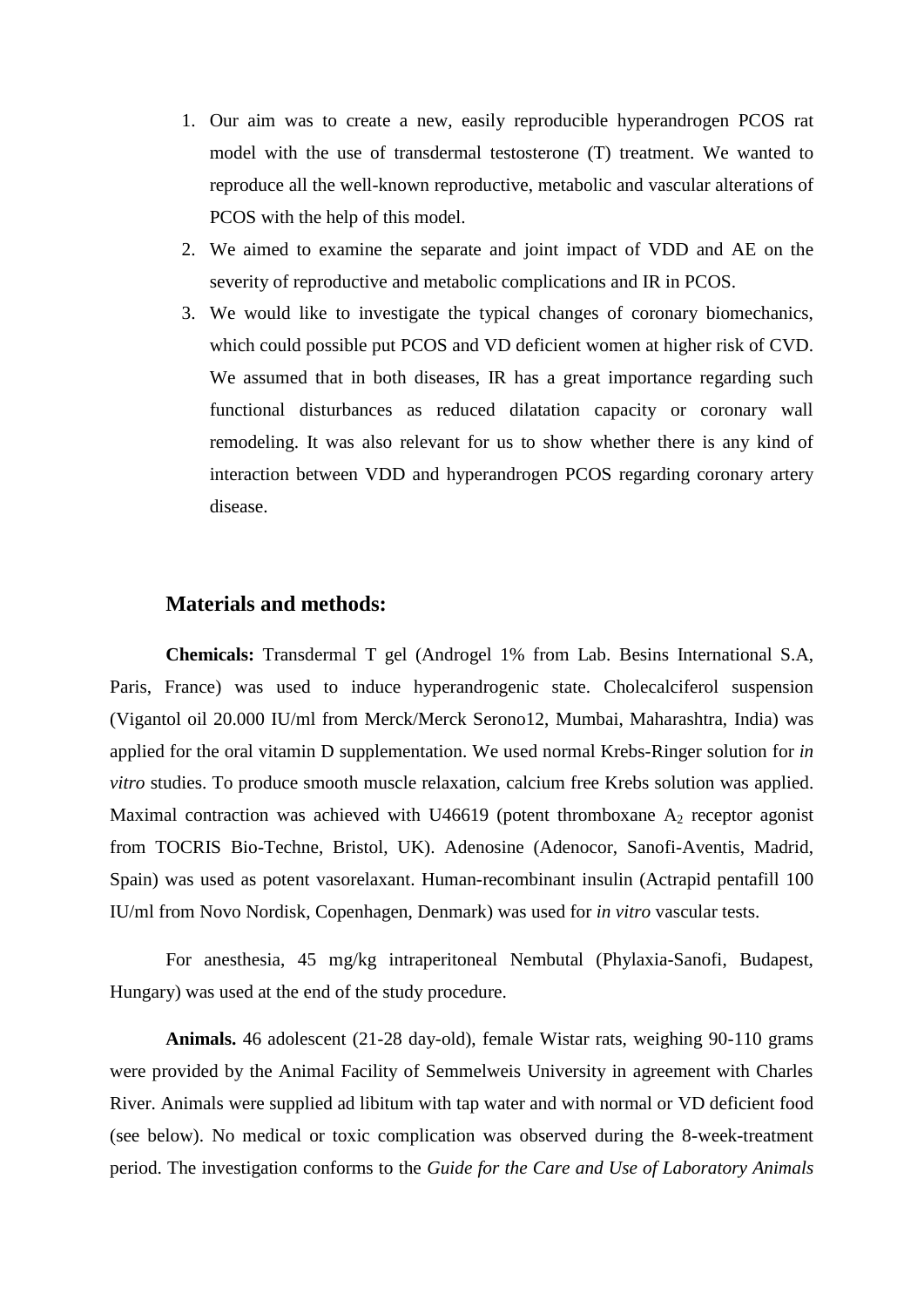published by the US National Institutes of Health (8th edition, 2011) and the EU conform Hungarian Law on Animal Care (XXVIII/1998). The institutional Animal Care Commission and Hungarian authorities accepted the protocol (PEI/001/820-2/2015).

**Chronic treatment.** Rats were randomly selected into 4 groups and treated for 8 weeks. Body weight was measured 5 times a week during the protocol. Body mass gain ratio (%) was calculated: final bodyweight/initial bodyweight \*100%. Twenty-four animals received complete, normal diet (Ssniff Germany –SM Rat/mouse complete diet containing 1000 IU/kg vitamin  $D_3$ ), from which 12 animals were treated with bodyweight adapted transdermal T 5 times a week. To ensure optimal VD serum levels (serum 25 hydroxicholecalciferol of 30ng/ml), bodyweight adapted oral VD supplementation was administered from the  $2<sup>nd</sup>$  week. Oral cholecalciferol administration was as follows: at the beginning of the  $2<sup>nd</sup>$  week, 500 IU Vigantol oil was used per os as a loading dose. From the 4<sup>th</sup> week, cholecalciferol was provided weekly up to 3000 NE/kg body weight to reach higher range normal vitD serum levels.

Twenty two animals were put on VD free diet (Ssniff Germany - EF Rat/mouse complete VD free diet: containing vitamin  $D_3 < 5$  IU/kg). Additional VD intake was excluded. Half of VD deficient animals (n=11) were treated with transdermal T as well.

Testosterone gel was applied 5-times a week from the  $2<sup>nd</sup>$  day of treatment. The dose was 0.033mg/g body weight, which ensured close to 10 times elevation in serum T levels in treated female animals (see Table 1). Back skin was regularly shaved before transdermal T treatment.

**Oral glucose tolerance test (OGTT) and homeostatic assessment for insulin resistance (HOMA-IR).** Oral glucose tolerance test was performed on the  $6<sup>th</sup>$  week of treatment. After overnight fasting, a loading dose of per os 30% glucose solution (2g/ bodyweight kg glucose) was administered through a gauge. Blood sugar levels were measured at 0' - 60' - 120', whilst insulin levels at 0'-120' were detected by enzyme linked immunosorbent assay (Merck/Merck Millipore, Darmstadt, Germany/ Budapest, Hungary). HOMA-IR was calculated as fasting plasma insulin (in milliunits per liter)  $\times$  fasting plasma glucose (in millimoles per liter)/22.5.

**Sexual steroid, VD and leptin levels.** Blood samples were taken on the  $6<sup>th</sup>$  and  $8<sup>th</sup>$ week of treatment from tail vein. Serum samples were obtained and 5-dihydrotestosterone, 5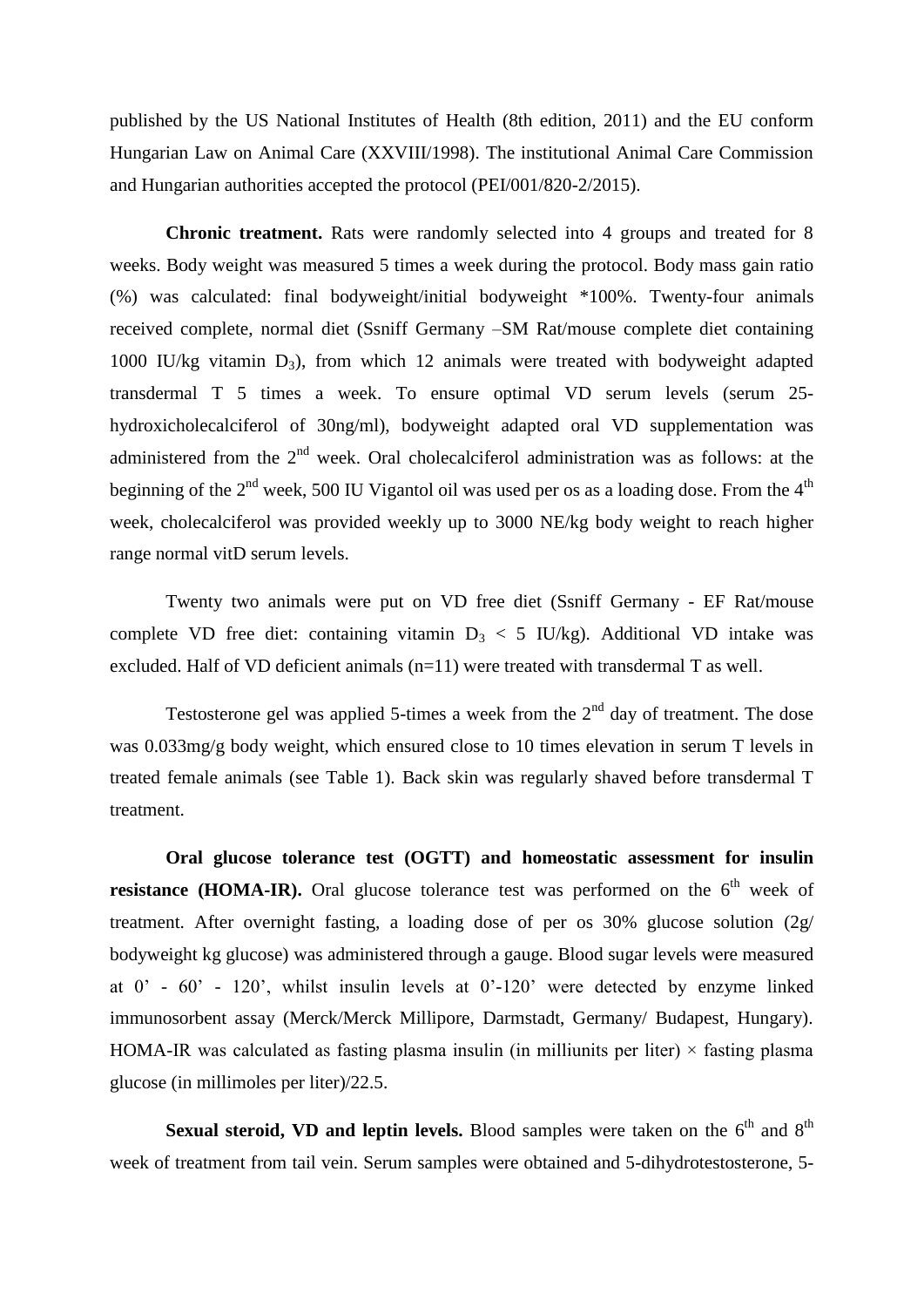hydroxycholecalciferol, progesterone and T levels were analyzed with high performance liquid chromatography. Leptin levels were measured at  $8<sup>th</sup>$  week of treatment with ELISA (Phoenix Pharmaceuticals/ Phoenix Europe GmbH, Karlsruhe, Germany).

**Vaginal smear and ovarian morphology.** Starting from the 6th week, daily vaginal smear examination was performed to assess the ovulatory cycle changes. Ovaries were collected at the end of the protocol for histological examination. After measuring their weight, they were fixed in formaldehyde solution and stained with hematoxylin –eosin. Representative samples of each group  $(n=6)$  was analyzed to detect polycystic ovarian morphology. The total number, the mean diameter and the total area of follicles and corpora lutea and the total area of ovarium were measured with AxioVision Panoramic Viewer software (3DHISTECH Ltd., Budapest, Hungary).

**Transthoracic echocardiography and invasive arterial blood pressure measurement.** Both examinations were performed at the 8<sup>th</sup> week of treatment under pentobarbital anesthesia. Long-axis B-mode ultrasound images of the left ventricle were obtained to calculate end-diastolic volume (EDV) and end-systolic volume (ESV) from left ventricular area (LVA) and left ventricular length (LVL) as  $8(LVAd)^2/3\pi LVLd$  and  $8(LVAs)^{2}/3\pi LVIs$ , respectively (in the formulae d and s stand for diastole and systole, respectively). Arterial blood pressure was measured through the aseptic cannulation of an internal carotid artery.

**Microangiometry.** On the 8th week of treatment, animals were anaesthetized. The chest was opened in order to extract the heart and its weight was measured. It was perfused with non-heparinized normal Krebs-solution for 2 minutes, which was followed by micropreparation of a coronary arteriole segment from the intramural network of the left anterior descendent coronary artery with *in vivo* outer diameter of 100-150 micrometer. The coronary arteriole was microcannulated in normal Krebs solution in an organ chamber filled with saline and oxygenized at fixed  $37^{\circ}$ C temperatures. The microcannulas were connected to the servo pumps (Living Systems, Burlington, VT, USA). Under no-flow conditions, the arteriole was intraluminal pressurized at 50 mmHg and extended to its normal, *in vivo* length. The setup was positioned in the light route of an inversed Leica microscope to allow the evaluation of inner and outer diameter changes of the arteriole. With the aid of a digital histologic Leica video camera (DFC 320) and Leica QWin software, magnified pictures of the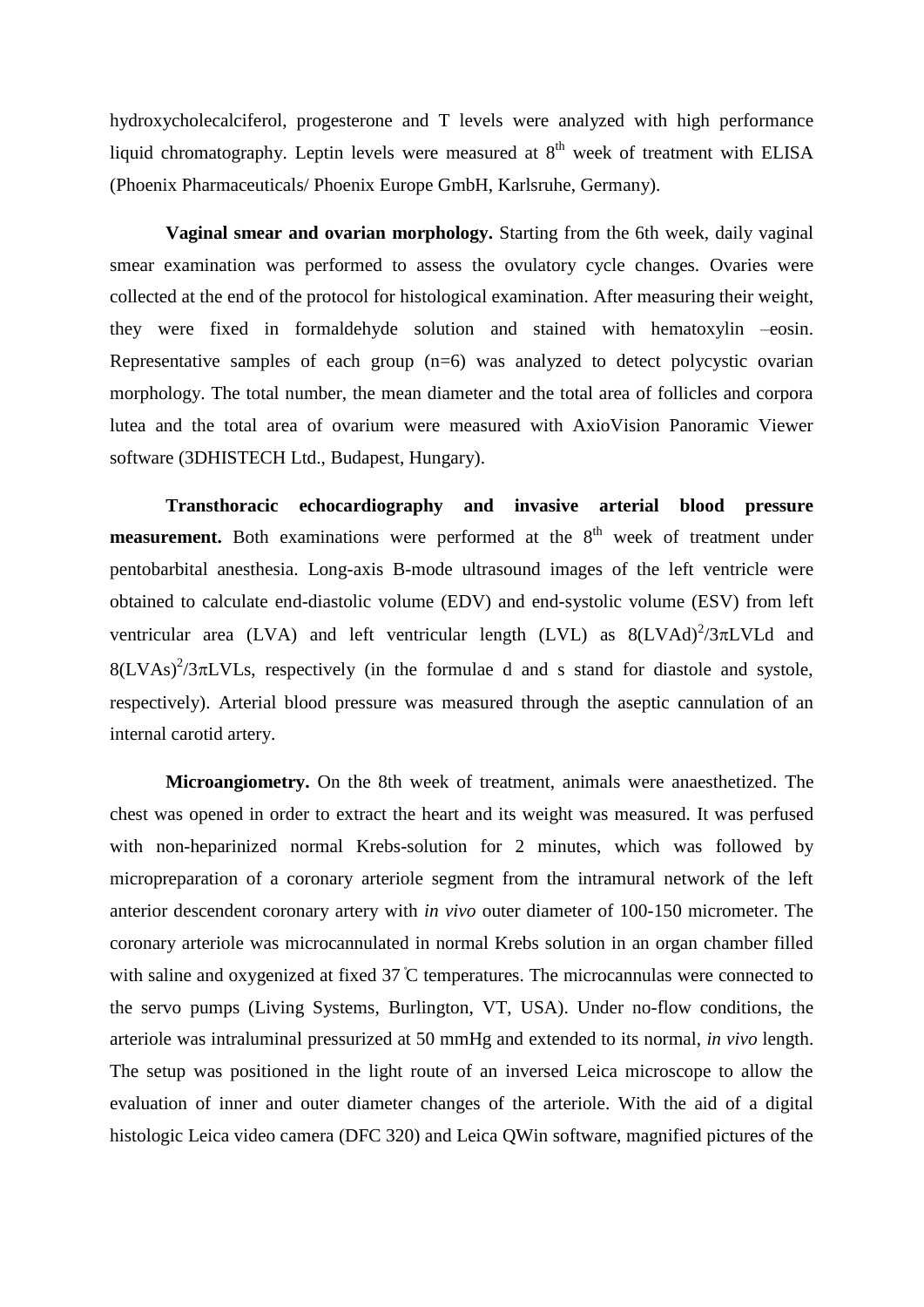arteriole were obtained. Analysis of the vessel pictures was performed off-line with the help of Leica QWin image analyzing program.

The arteriole was allowed to equilibrate in oxygenized normal Krebs solution at fixed pressure (50mmHg) and temperature (37°C) for 30 minutes. Their steady-state diameter was measured in this state. Pressure-diameter profile curves were obtained by training (0-150-0- 150 mmHg intraluminal pressure) and fraction elevation (10 MmHg) of the intraluminal pressure from 0 mmHg to 150 mmHg. In the end of 10 minutes incubation on 50 mmHg, the resting diameter intraluminal pressure was re-measured. As the next step, increasing dose of insulin (concentration of 30-100-300-600 mIU/ml; 1IU= 0.035mg insulin) was added to the bath and segments were incubated for 8 minutes, respectively. After registration each doseresponse, the drug was washed out with slow continuous flow of oxygenized and heated normal Krebs solution. The vasoconstrictor properties of the vessel, was tested by a single high dose (10<sup>-6</sup>M) of thromboxane A<sub>2</sub> receptor agonist (U46619). After 5 minutes of incubation, the intraluminal pressure was gradually increased with 10 mmHg from 0 to 150 mmHg and alteration in inner and outer diameter was registered. After resting 10 minutes on 50 mmHg, the inner and outer diameters were recorded again. Without washing out U46619, elevating dose of adenosine  $(10^{-9}M, 10^{-8}M, 10^{-7}M, 10^{-6}M)$ , a potent coronary-relaxant agent was added to the organ bath. Each dose was equilibrated for 3 minute-period and changes in diameter registered. The maximal smooth muscle relaxant potential of the vessel was evaluated by changing the organ chamber's solution to calcium free Krebs solution, which was likewise heated and oxygenized. After 20 minutes of incubation, the passive biomechanical properties of the vessel were examined by the changes of inner and outer diameter to gradual intraluminal pressure elevation (0 MmHg to 150 MmHg). We used the Wild micrometer ethalon for calibration.

**Biomechanical calculations.** Full contraction of the segment  $(T_{Full})$  is  $T_{Full}$  $100*(R_{\text{cafree}}-R_{\text{U46619}})/R_{\text{cafree}}$  (%), where  $R_{\text{cafree}}$  is the radius measured in calcium free solution and  $R_{U46619}$  is the measured radius if  $TXA_2$  agonist was added to the bath. Spontaneous (myogenic) tone was computed as follows:  $T_{nKR} = 100*(R_{\text{cafree}} - R_{nKR})/ R_{\text{cafree}}$  (%), where  $R_{nKR}$ is the radius of the coronary segment in normal Krebs solution. Adenosine induced relaxation was calculated with the help of the radius parameter  $(R_{\text{Ade}})$ , measured after elevating concentration of adenosine was applied:  $T_{\text{Ade}} = 100*(R_{\text{Ade}}-R_{\text{u46619}})/R_{\text{cafree}}$  (%). Tangential stress was calculated according to the Laplace equation: Tg  $_{stress} = P^*R_i_{nKR}/h_{nKR}$ , where Tg stress is the tangential (circumferential) wall stress, P is the intraluminal pressure, Ri is the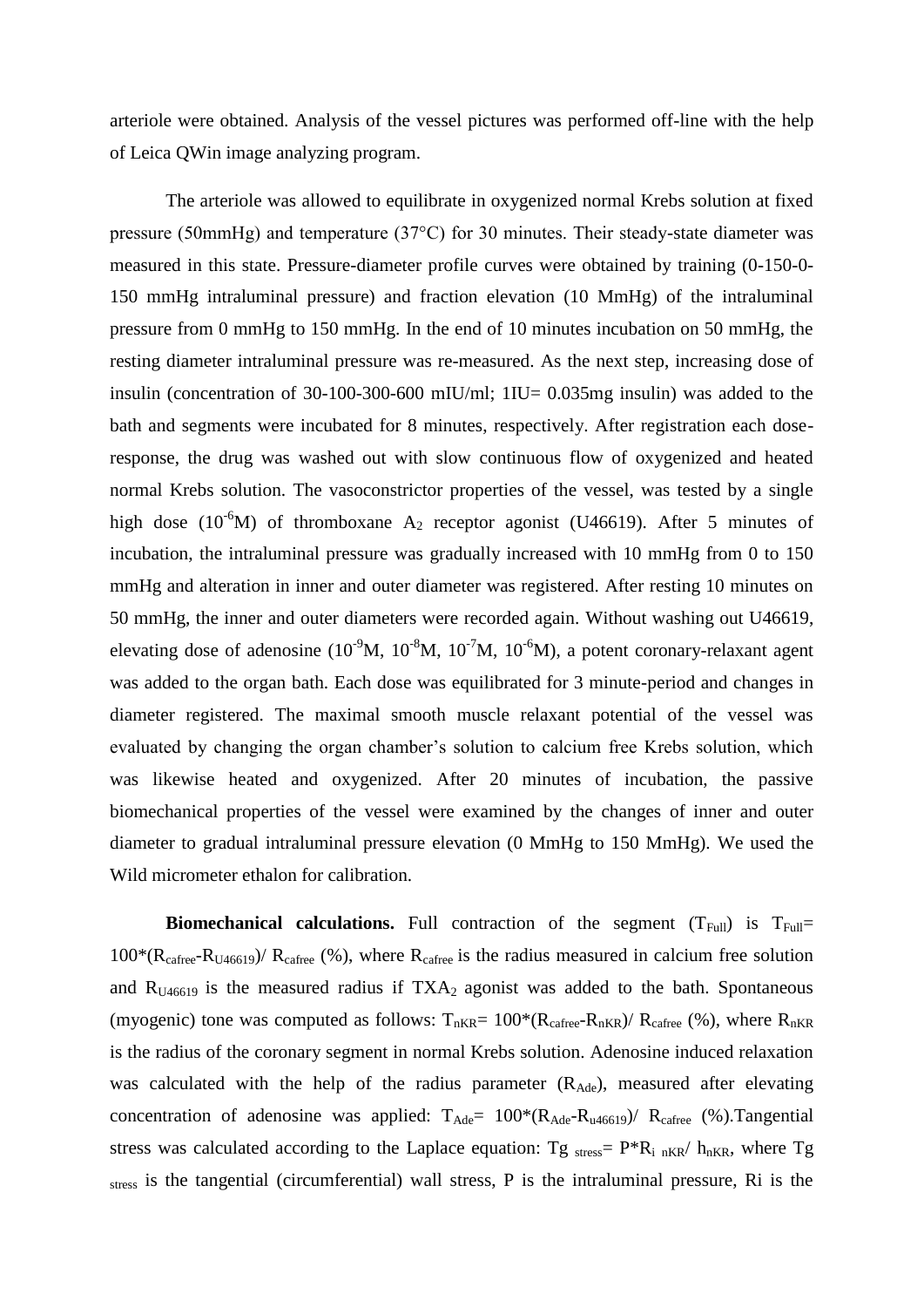inner radius and  $h_{nKR}$  is the wall thickness in normal Krebs solution Wall thickness was calculated as follows:  $h = R_0 - R_i$ , where  $R_0$  is the outer radius. The circumferential incremental elastic modulus was computed with the following equation:  $E_{inc} = (dP/dR_0)x \ 2(R_i x R_0^2)/(R_0^2 R_i^2$ ) where  $E_{inc}$  is the incremental elastic modulus and  $dR_o$  is the change in outer radius in response to intraluminal pressure change of dP. Cross sectional area was calculated with the help of inner and outer radius in calcium free solution:  $A_{cs} = (R_0 \text{ car}^{-2} - R_1 \text{ car}^{-2})^* \pi$ . The remaining tone in insulin was expressed as percent of actual radius as percent of passive (fully relaxed) radius:  $T_{Ins} = 100x$  ( $R_{cafree} - R_{Ins}$ )/  $R_{cafree}$  (%), where  $R_{Ins}$  is the radius of the coronary arteriole, if insulin was added to the organ chamber.

**Elastic fibre density of the vessel.** Neighbouring segment of the examined coronary arteriole was taken for histological examination, fixed with formaldehyde and stained with haematoxylin-eosin and resorcin-fuchsine. Microscopic pictures and morphometric were taken and elastic fibre density measurements were made on scanned sections (Panoramic Viewer, 3DHISTECH Ltd., Budapest, Hungary) under identical conditions. As the magenta color of the RF stain suppresses the green color, RGB green intensities (0-255) were measured in the radial direction starting at the endothelial luminal surface.

**Insulin and VD receptor (VDR) density of the vessel.** Paraffin embedded tissue sections were stained against insulin receptor beta and VDR by BenchMark ULTRA Automated IHC/ISH slide staining system (Ventana Medical Systems, Inc., Tucson, AZ, USA) using monoclonal mouse anti insulin receptor beta (Santa Cruz Biotechnology, Dallas, TX, USA) and polyclonal rabbit anti VDR (Abcam, Cambridge, UK) antibodies. Visualization of specific labeling with diaminobenzidine (DAB) as colored substrate and hematoxylin counterstaining was achieved by UltraView Universal DAB Detection Kit (Ventana Medical Systems, Inc., [Oro Valley, Arizona,](https://www.google.com/search?client=firefox-b-d&sxsrf=ACYBGNTuyLtbesYP_S-p5dM8tS9-PW-nMA:1580074515684&q=Oro+Valley&stick=H4sIAAAAAAAAAOPgE-LSz9U3ME6pKk82VgKzDatMi83KtbSyk63084vSE_MyqxJLMvPzUDhWGamJKYWliUUlqUXFi1i5_IvyFcISc3JSK3ewMgIAQUMBjVYAAAA&sa=X&ved=2ahUKEwj4guehnKLnAhXLPFAKHSmRA28QmxMoATANegQIDxAE) USA). Microscopic images of the stained vessels were taken by Zeiss Axio Imager system (Zeiss, Oberkochen, Germany). Positively stained area as the percentage of total tissue area was measured in the intimal and medial layers of the vessel walls using the ImageJ software (NIH, Bethesda, Maryland, USA).

**Statistical analysis.** For statistical analysis GraphPad Prism 6.0 (GraphPad Software, Inc. San Diego, California, USA) was used. Two-way repeated-measures analysis of variance (ANOVA) was used for the statistical analysis of the curves (eg. cumulative concentrationdiameter curve). Discrete parameters (eg. bodyweight) were compared with one-way ANOVA. Tukey test was used as a post hoc test and p<0.05 was uniformly accepted as the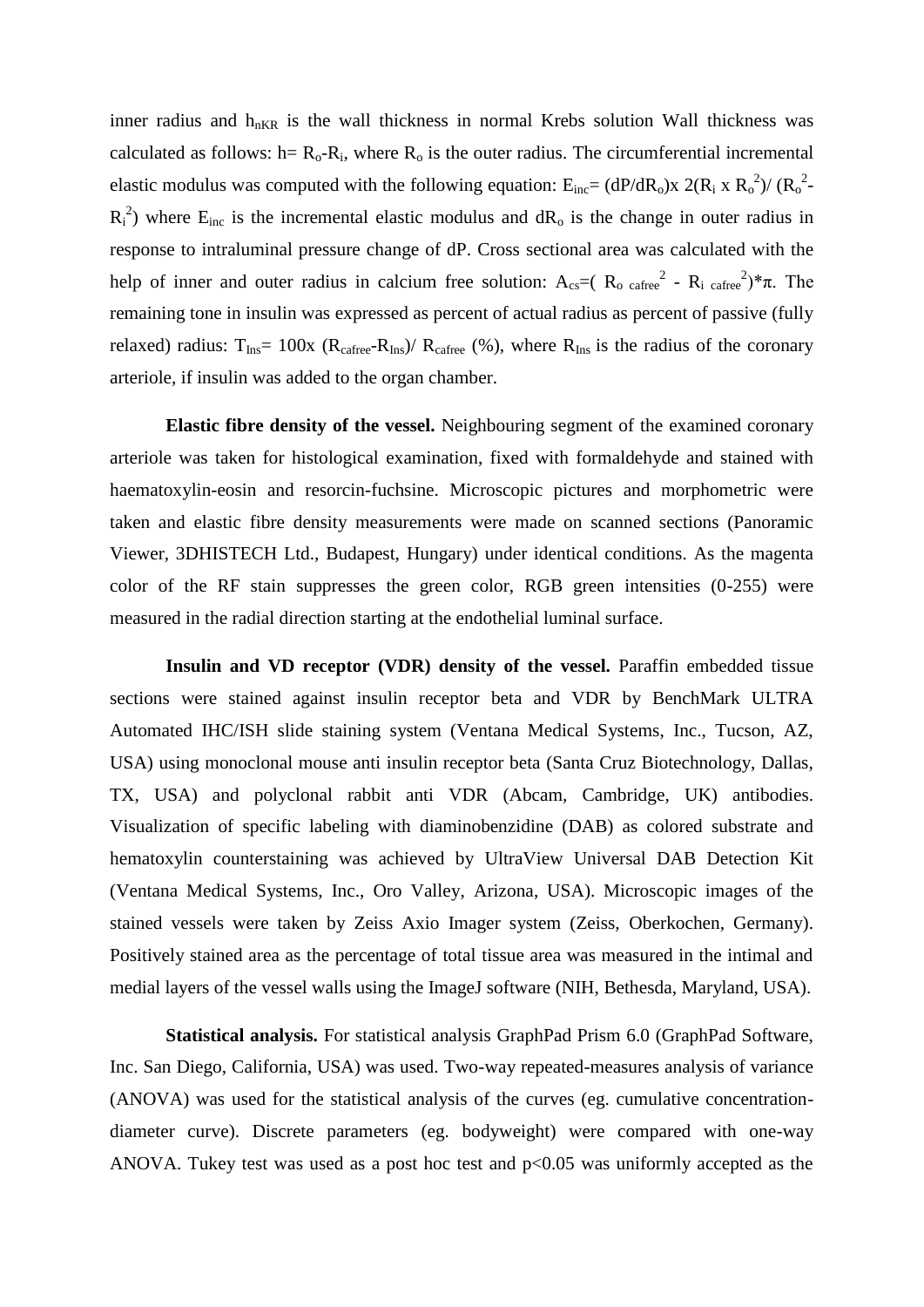threshold for statistical significance. Data are shown as mean  $\pm$  SEM (standard error of the mean).

#### **Results:**

**Phenotypical changes and serum hormone levels**. At the  $8<sup>th</sup>$  week of the protocol, bodyweight of transdermal testosterone treated animals (VD+/T+  $327.8 \pm 8.3$  g; VD-/T+  $327.8$  $\pm 8.3$  g) was significantly higher than of non-treated ones (VD+/T- 282.5  $\pm 6.2$  g and VD-/T-296.9± 3.9 grams; p<0.01, respectively).

Vitamin D deficient diet produced about 5-times lower serum 25 hydroxicholecalciferol levels compared to the supplemented groups (p<0.01). Oral VD supplementation excluded VDD in the treated groups. Significantly elevated serum T (VD+/T- 0.31±0.16, VD-/T- 0.72±0.16, VD+/T+ 4.29±0.56 and VD-/T+ 5.50±0.56 ng/ml;  $p<0.01$ , respectively) and its active metabolite, 5-DHT (VD+/T- 0.1 $\pm$ 0.01, VD-/T- 0.12 $\pm$ 0.02, VD+/T+  $0.62\pm0.14$  and VD-/T+  $0.60\pm0.16$  ng/ml; p<0.05, respectively) were detected in transdermal T treated animals. Vitamin D supplemented, T treated animals had significantly elevated leptin levels, compared to the "double-control" (p<0.05).

PCOS morphology (high amount of small, primordial follicle, missing or low number of corpus luteum) and irregular ovulation pattern could be observed not only in T treated animals, but in VDD too. Dominant follicles and corpus luteum were detectable only in "double-control" rats. In non-T treated, VD supplemented females 3,64±0.15 intact estrus cycles were observed during the last 14 days of the treatment. In VDD, without T treatment significantly lower cycle number  $(2,00\pm0.23, p<0.05)$  was detected. Transdermal T treatment led to dramatic cycle reduction compared to the "double-control" (VD+/T- 0.90 $\pm$ 0.21, VD-/T- $0.36\pm0.2$ ; p<0.01 in both comparisons).

**Transthoracic echocardiography and invasive arterial blood pressure.** There was no significant difference in blood pressure values, left ventricle end diastolic volume, ejection fraction or other parameters sensitive to the left ventricular hypertrophic transformation (IVSD and EDV).

**Geometry of the coronary arterioles and control of the smooth muscle tone.** In VDD groups, significantly narrower passive lumina and lower inner radii were registered,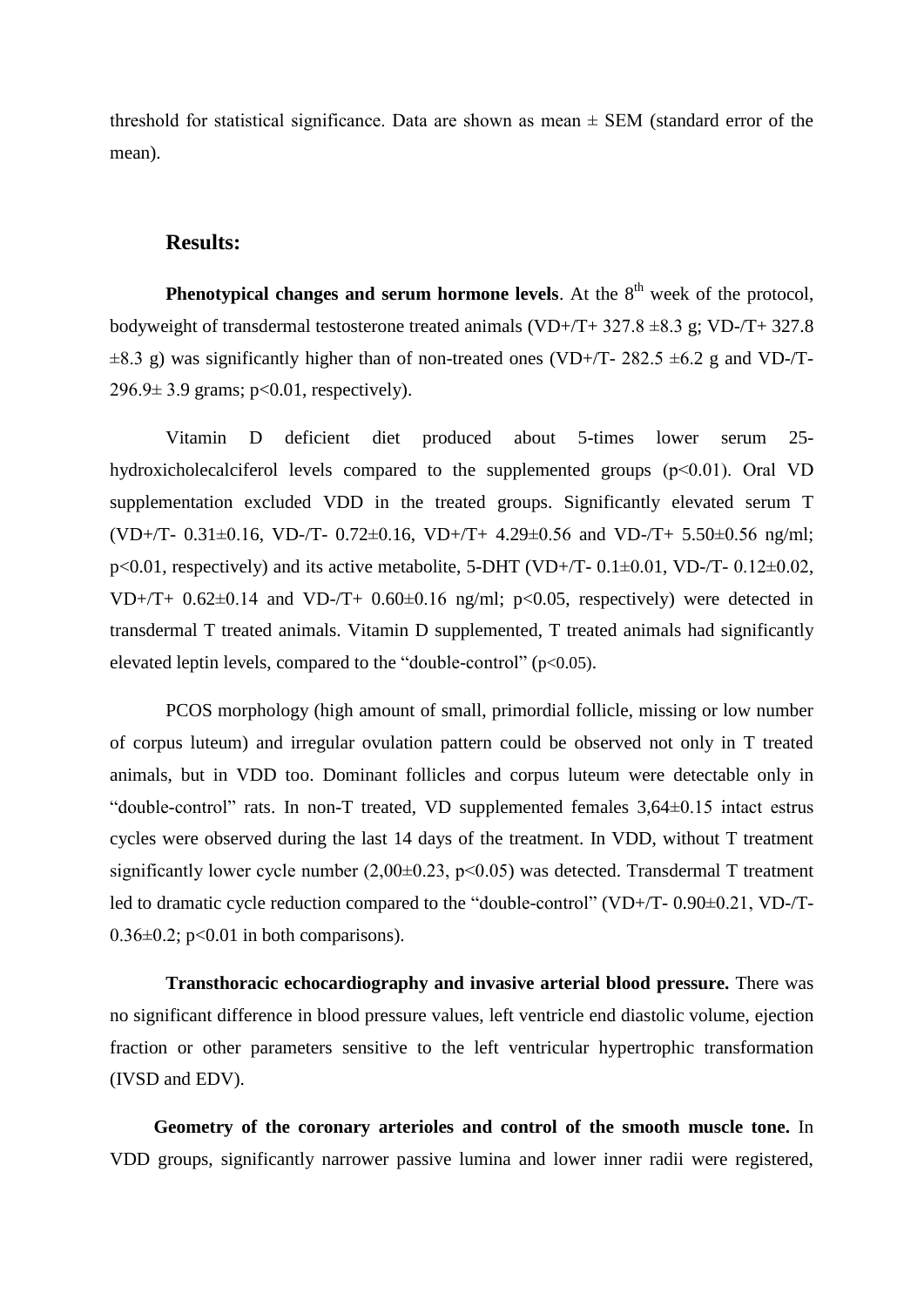which was accompanied by higher wall thickness values ( $p<0.01$  in all comparisons to VD+ groups, Fig. 1/A). The significant effect of VD availability on the morphological modeling of coronary arteriole is also shown by alterations in cross sectional area results (amount of wall material). While it was the highest in "double control" VD supplemented T -free rats,  $20.1 \pm$ 3.4  $10^3 \mu m^2$ , lower values,  $11.4 \pm 1.05$  and  $10.9 \pm 0.91$   $10^3 \mu m^2$  were observed in the T-free and T treated VD deficient groups. Independently of VD supplementation, T treatment reduced cross sectional area results (to  $14.3 \pm 1.57$   $10^3$   $\mu$ m<sup>2</sup>, p<0.01 in all these comparisons).



**Figure 1. Geometrical properties of intramural coronary resistance arteries from VD supplemented and VD deficient, testosterone treated and untreated female rats. A.** Wall thickness as a function of intraluminal pressure in calcium free solution (full relaxation). Wall thickness values of both VD- groups are significantly higher (\*\* - p<0.01, in both comparison, respectively) than VD+ groups. **B**. Inner radius in the fully relaxed state as a function of intraluminal pressure. Here again, VDD caused significantly lower inner radii values in both groups, compared to VD+ groups  $**$ - p<0.01, in both comparison, respectively). These results suggest, that coronary arterioles had narrower lumina in VDD, regardless to T treatment.

Alone or in combination, VDD and T treatment resulted significant reduction of the myogenic tone compared to the "double-control" (Figure 2/A,  $p < 0.01$ , respectively). Additional substantial contraction was induced by the potent  $TXA<sub>2</sub>$  agonist, U46619 (1µmol/lit at 50 mmHg). In "double-control" (VD+/T-), 54.6±3.2% of inner diameter contraction was recorded and T treatment did not affect the substantial contraction capacity (VD+/T+: 54.1 $\pm$ 4.1%). Developed tone was significantly reduced in VDD: 26.7 $\pm$  4.7% in VD-/T- and  $34.8 \pm 1.9\%$  in VD-/T+ groups, respectively (p<0.01 in comparisons of VD+ and VD- groups). Afterwards, adenosine was used to induce smooth muscle relaxation. Our "double control" segments produced significantly better relaxations than the "double noxa" segments.  $(p<0.01, Fig. 2/B)$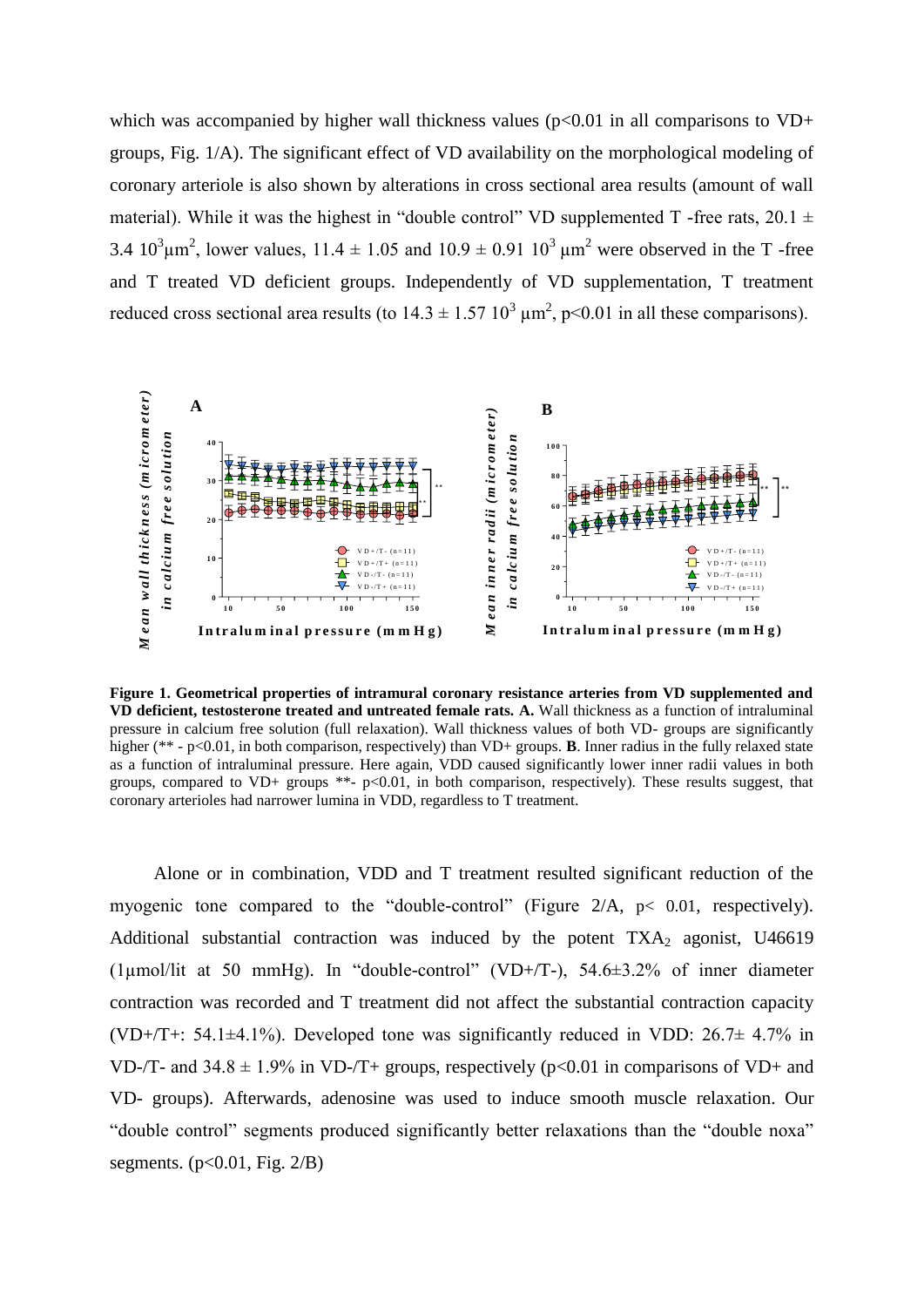

**Figure 2. Contractile and relaxation properties of intramural coronary resistance arteries. A.** Myogenic tone in nKR as a function of intraluminal pressure. In the presence of any of the applied noxa, significant myogenic tone reduction was calculated compared to the noxa free (VD+/T-) group (\*\*- p< 0.01). **B.** Relaxation induced by increasing concentrations of adenosine at 50 mmHg pressure. Vitamin D deficiency alone (\*\*-  $p$  < 0.01) or in combination with T treatment (\*\*\* -  $p$  < 0.001), resulted diminished adenosine induced relaxation of the arterioles, compared to the "double-control" group. Significances of ANOVA tests are shown. All values are expressed in mean ±SEM.

**Elasticity of the coronary arteriole.** Tangential wall stress was significantly diminished in both VD deficient groups compared to VD supplemented groups, regardless to T treatment (p<0.001 above 50mmHg intraluminal pressure, respectively). Tangential elastic modulus was plotted against tangential wall stress to judge the elasticity of wall material independently from geometrical properties. At 25 kPa (high stress), significantly reduced elastic modulus was found in VD-/T- and VD-/T+ groups compared to VD+/T- group  $p<0.001$ ) and VD+/T+ ( $p<0.01$  and  $p<0.05$ ). Elastic modulus was plotted against intraluminal pressure too (Fig  $3/C$ ). On low pressure ranges, all three treated groups differed significantly from VD+/T- group (p<0.05 in all three comparisons). Increase in intraluminal pressure led to further significant value reduction in case of VD deficient, transdermal T treated group.

In the vessel wall of "double control" animals (VD+/T-) significantly less amount of elastic components was detected (compared to all other groups,  $p < 0.05$ ).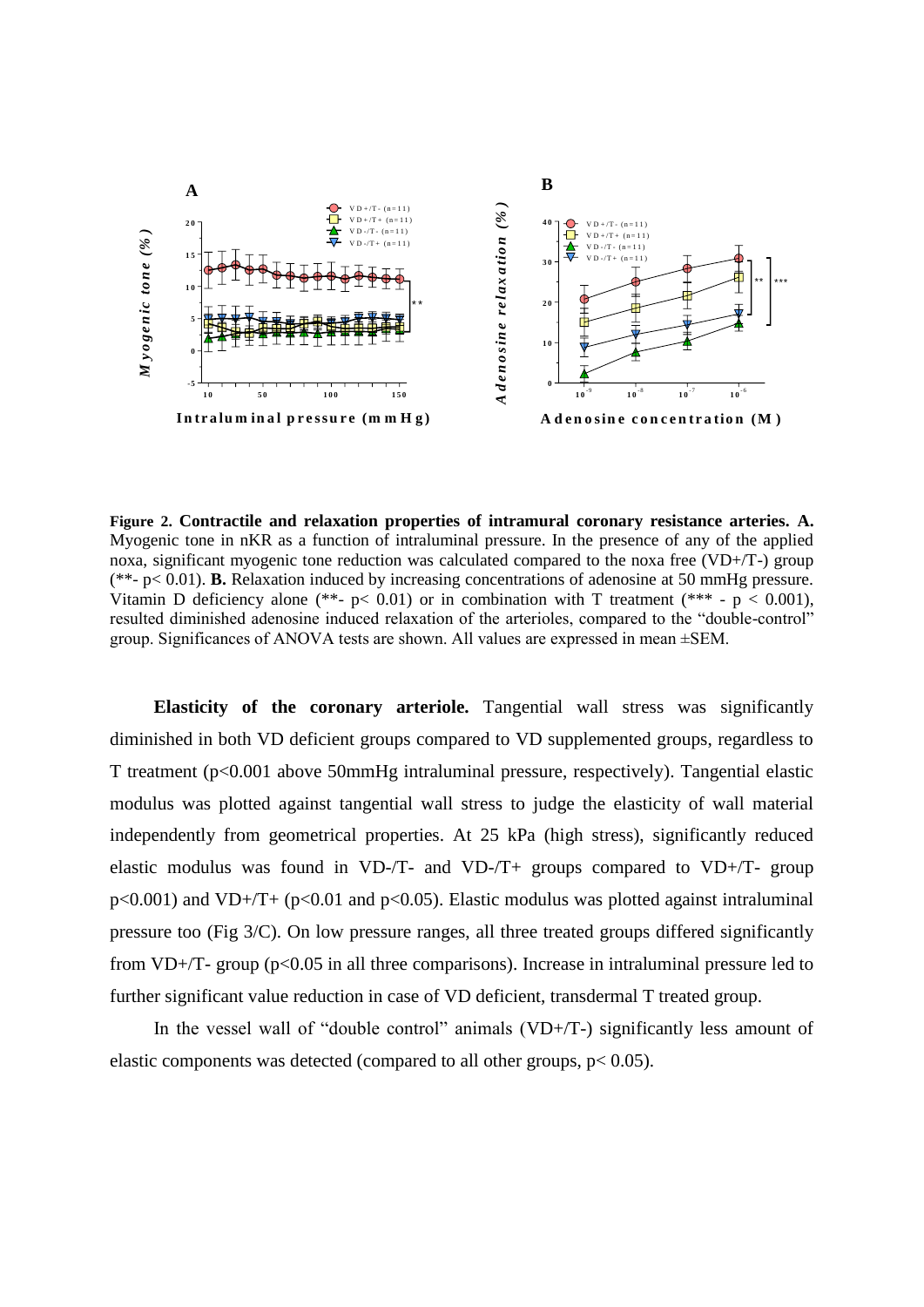

**Figure 3. Tangential wall stress in normal Krebs solution and elastic properties of coronary arterioles A.**Tangential wall stress in normal Krebs solution. Above 50mmHg intraluminar pressure, Both VD- groups differ significantly from both VD+ groups, respectively  $(p<0.001$  in all comparison). **B.** Incremental elastic moduli (logE<sub>inc</sub>) at 25 kPa tangential stress. Both VD- groups had reduced incremental elastic moduli values, compared to both VD+ groups. Significances of ANOVA tests are shown with numbers. **C.** Elastic modulus as a function of intraluminal pressure. On low pressure ranges, all three treated groups differed significantly from the "double control" ( $p<0.05$  in all three comparisons). On higher intraluminal pressure ranges, VD-/T+ group showed further significant reduction compared to VD+ groups (p<0.001, respectively).

**Evaluation of insulin resistance.** Before OGTT, no significant difference could be detected in fasting glucose and insulin levels among the four groups. The 60-minute postload blood sugar levels of VD supplemented, T treated rats were significantly higher than of the "double control" ( $p<0.05$ , Fig.  $4/A$ ). This elevation was significant in the 120-minutes postload values too and was detectable in both T treated groups (Fig. 4/A, in comparison to both T –free groups,  $p<0.05$  and  $p<0.01$ , respectively). The 120-minutes postload plasma insulin values of VD deficient, T-free group were significantly higher than the "double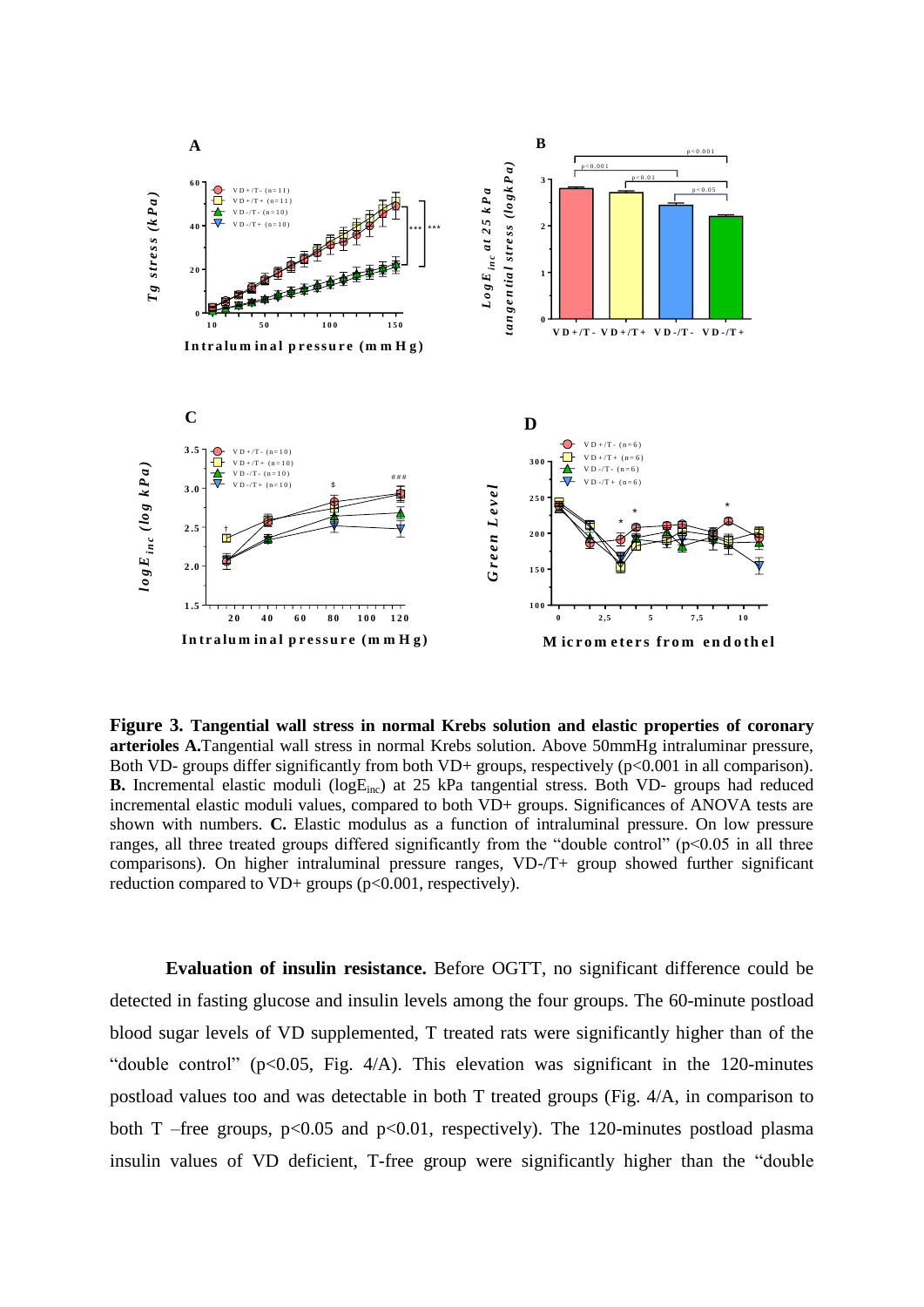control" counterparts (Fig. 4/B, p˂0.05). Computed HOMA IR (insulin resistance) results of both VD deficient groups were significantly higher  $(p<0.05)$ , compared to the "double" control" (Fig. 4/C). In case of insulin induced relaxation of the coronary arterioles, one of the two noxa was enough to significantly reduce insulin induced relaxation  $(p<0.01$  in all three groups, compared to "double control" animals, Fig. 4/D). Furthermore, on higher insulin concentration no relaxation could be observed at all.



**In su lin <sup>c</sup> <sup>o</sup> <sup>n</sup> <sup>c</sup> <sup>e</sup> <sup>n</sup> tr <sup>a</sup> tio <sup>n</sup> (m IU /m l)**

**Figure 4. Results of OGTT and insulin induced relaxation of the coronary arterioles. A.** Plasma glucose levels of the four groups following OGTT at the 6th week of treatment, n=11 for each group. **B.** Plasma insulin levels following OGTT, n=6. **C.** Calculated HOMA IR values, n=11 for each group. **D.** Insulin induced relaxation, n= 11. Both T+ groups had significantly elevated "120 minutes" blood sugar levels compared to Tgroups (p<0.05), however these results were not accompanied by significant plasma insulin concentration changes. VD-/T- group had significantly higher "120 minutes plasma insulin concentration compared to VD+/Tgroup. HOMA IR results revealed that both VD- groups were insulin resistant.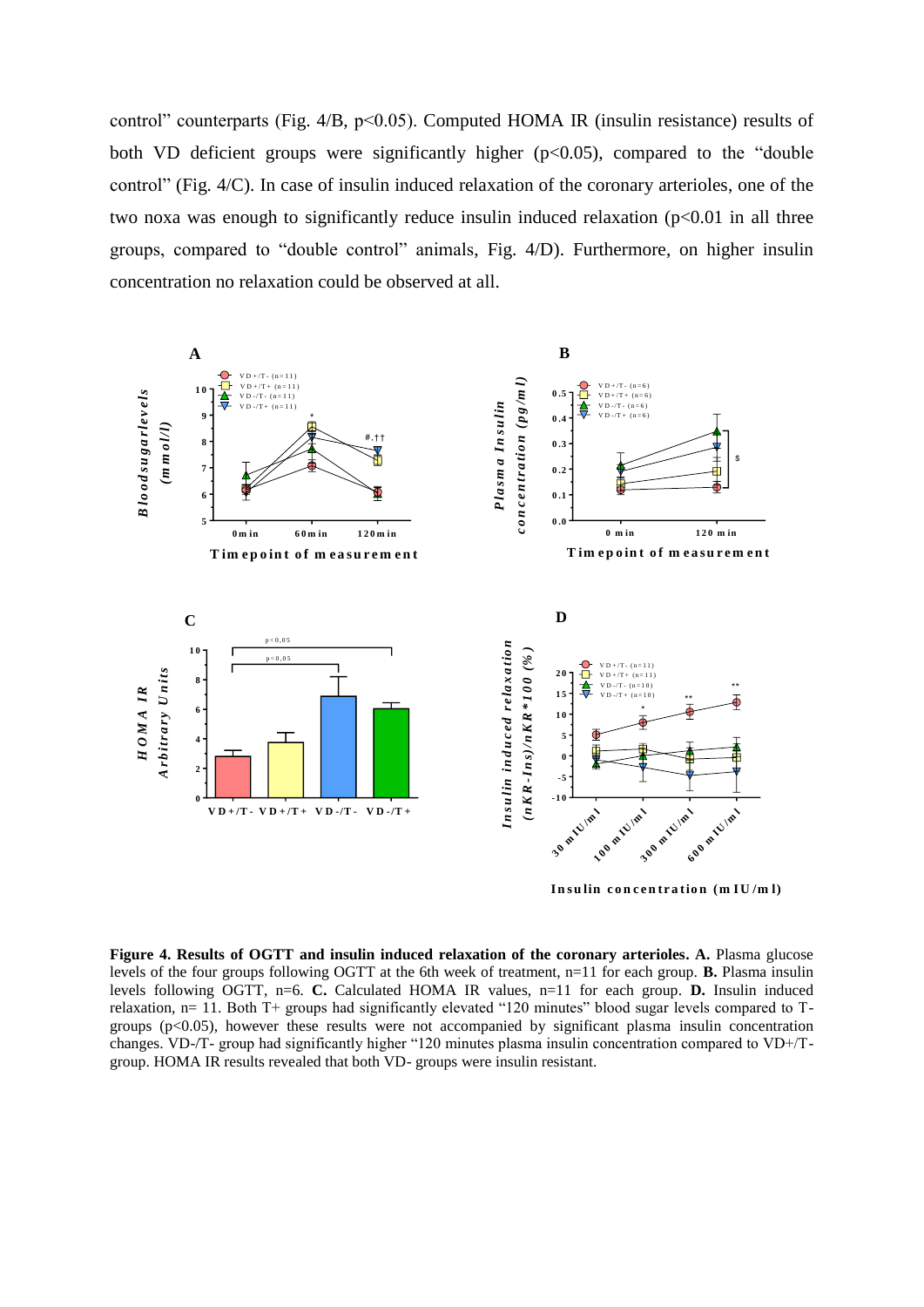**Insulin and VD receptor (VDR) density of the coronary arterioles.** Higher insulin receptor (p<0.001 in all VD supplemented comparisons) and VDR density was found in both VD deficient groups  $(p<0.01$  and  $0.001$ , in all VD supplemented comparisons).

#### **Discussion:**

**Fenotypical changes.** At the end of our study protocol, markedly elevated serum T, and its active metabolite, DHT levels were measured in treated animals. Untreated animals kept normal sex steroid levels, which also proved the efficiency of our transdermal testosterone regime. Hyperandrogen female rats developed phenotypic changes of PCOS as well, including higher bodyweight and body mass gain ratio, similar to the ones in human PCOS. Goal VD status was achieved in specific groups: oral VD supplementation ensured high normal levels meanwhile VD deficient nutrition resulted in VDD. According to various human studies in adult PCOS women, we concluded that our study succeeded to reproduce similar range of VD serum levels in rodents.

Transdermal T treated female rats have failed to develop regular estrus cycles, which entailed both low follicle rate and remarkably reduced number of corpus luteum. We detected, that VD deficient animals without hyperandrogenism had irregular estrus cycle patterns, elevated follicle and reduced number of corpus luteum. These findings could be explained by the multiple regulatory role of VD in ovarian follicular development and luteinisation. As VD affects signal transduction of Anti-Müllerian hormone, follicle stimulating hormone sensitivity and progesterone production of granulosa cells, PCOS-like ovarian morphology and ovulation disturbances are often observed in VDD.

**Biomechanical properties of the arterioles.** We observed, that not only AE (transdermal T treatment), but chronic VD withdrawal alone resulted fundamental changes in arteriolar geometry. Smaller inner radii and bigger wall thickness was observed in both VD deficient groups. In VDD, vascular remodeling is triggered by migration of leukocytes into the vessel wall, early vessel wall calcification and activation of endothelial cells and pericytes. The observed AE induced hypotropic remodeling might be based on the activation of different matrix metalloprotease subtypes and VSMC migration rate.

Thromboxane A2 agonist induced maximum contraction and adenosine induced vasodilation were also decreased in the presence of VDD (Fig. 2/B), which was partially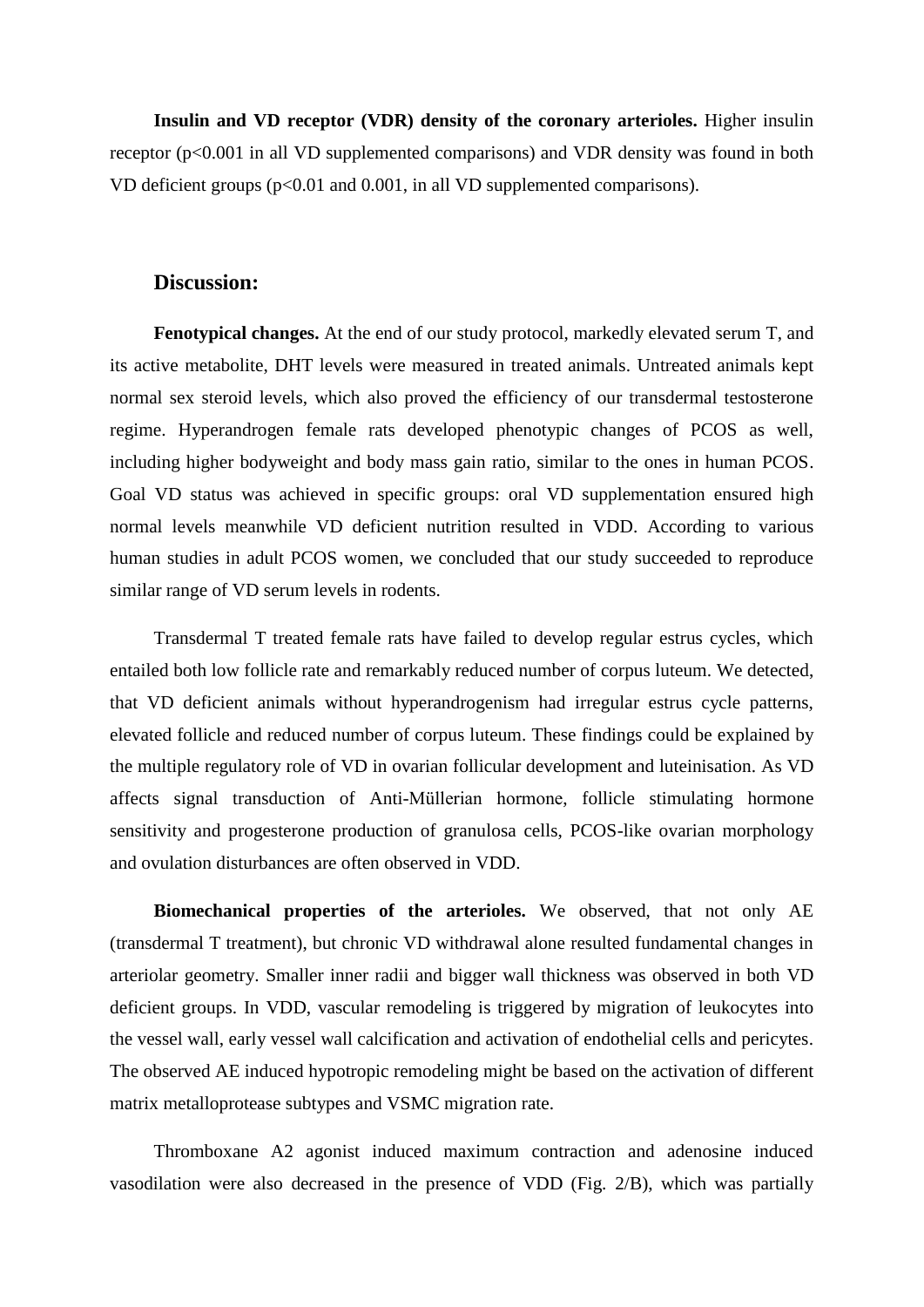restored by VD supplementation in AE. VDD attenuated the adaption capacity of coronary arterioles; however T was responsible for mainly relaxation capacity changes. We conclude that both noxa deteriorate the vessel's capability to adjust local ventricular flow to higher metabolic demand. The long term consequences of such vascular tone disturbances are alteration in myocardium trophism and higher CV risk.

Elastic properties of the coronary arterioles are useful indicators to evaluate possible vascular remodeling. In both VD deficient groups elastic modulus parameters were reduced at the same tangential wall stress (on high wall shear stress value: 25kPa). Our elastica staining results correlated well with the changes in vessel biomechanics, while corresponding significant alterations were found under the above mentioned circumstances.

**Different mechanism of insulin resistance:** Although there was no difference between fasting glucose values in our study, transdermal T treatment led to elevated blood sugar levels (60min and 120min results), which was not followed by greater insulin secretion. In VDD, higher insulin output was recorded, however glucose levels remained unchanged. These observations suggest that two different ways of IR could be present at one time. In the case of T treatment serum insulin levels were unable to avoid developing hyperglycemia. This effect could be due to decreased beta-cell sensitivity and lead to worsening of hyperglycemia. If VDD was present, higher insulin levels could be able to normalize blood glucose levels. Both groups of VDD had high HOMA IR values If serum levels of VD were optimal, HOMA IR results of T treated animals were unaltered compared to transdermal T -free ones. In combination of the two noxa, marked elevation of plasma glucose levels were recorded, despite higher 120 min insulin levels. In "double noxa" group.

Only one of the two noxa was enough to induce dysfunctional of insulin induced relaxation. Only VD supplemented and T free animals showed normal relaxation profile. Normally, in the vasculature activation of insulin receptors could keep balance between phosphatidyl-inositol 3-kinase (PI3-K) and mitogen activated protein kinase (MAPK) dependent pathways. The PI3-K pathway regulates endothelial NO production and MAPK dependent one trigger the secretion of the vasoconstrictor ET-1. Possible inhibition of the PI3- K might lead to increased ET-1 production and vasoconstriction.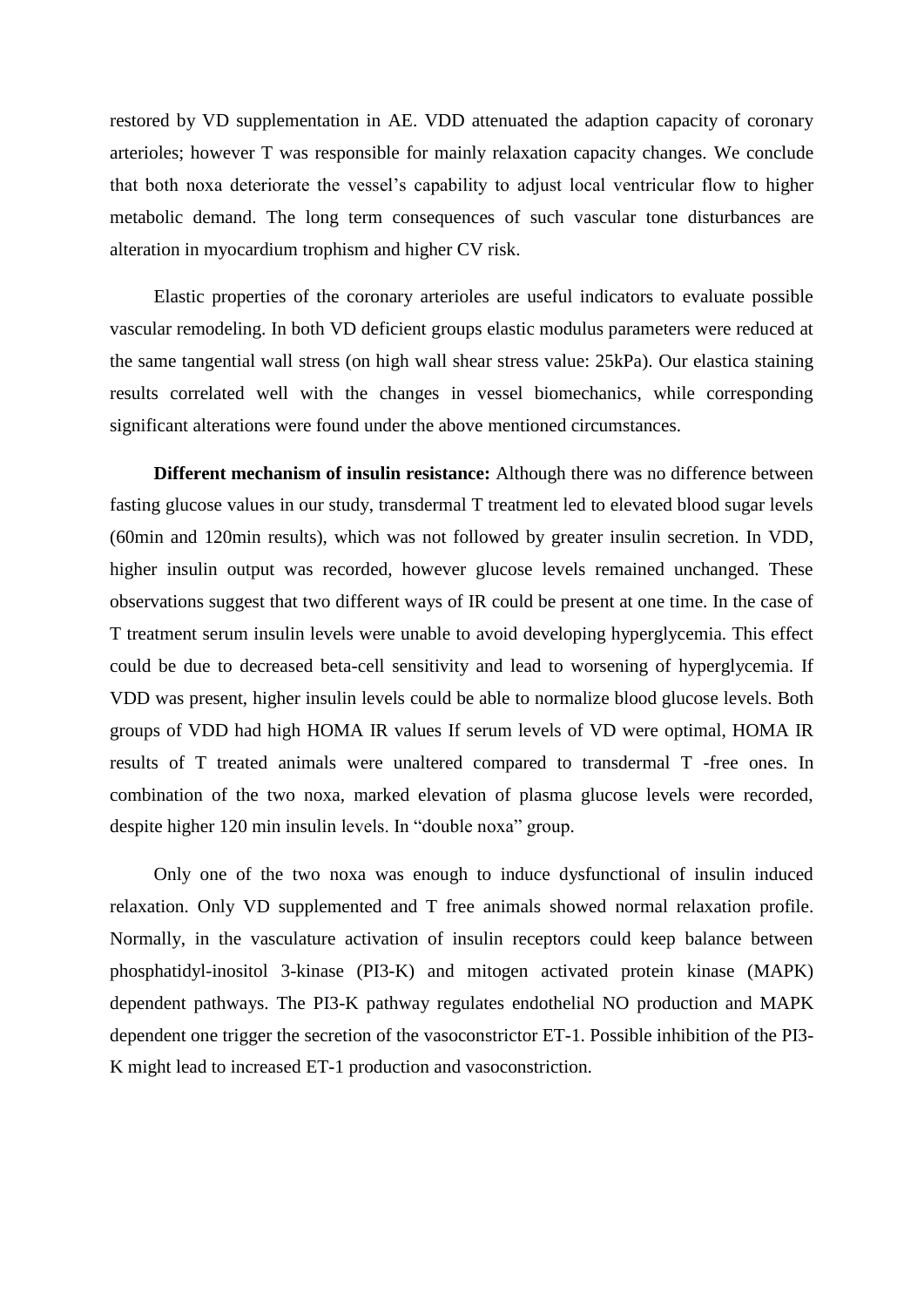## **Conclusions:**

We studied the metabolic and vascular effects of AE with and without VD deficiency in a rat model of PCOS. We also investigated the cardiometabolic effects of VD deficiency without additional AE.

## *With 8-weeks of transdermal T treatment and VD –free diet, we were able to create a hyperandrogen and vitamin D deficient PCOS rat model:*

The applied transdermal T treatment successfully produced the phenotypical changes, required for the diagnosis of PCOS. However VD supplementation in rats with AE, has partially restored ovulatory patterns, polycytic ovary morphology was still present. Although VDD alone did not affect the measured sexual steroid serum levels, typical changes of ovarian morphology were present, just like in the oligo-anovulatory, polycystic PCOS phenotype without AE. Moreover VDD in combination with AE produced the lowest estrus cycle rates, which also highlights the importance of VD supplementation in hyperandrogen PCOS women with history of conceiving problems.

## *Major metabolic changes of VDD and AE could be observed at the same time:*

Our study revealed that both factors (in combination or alone) were able to induce the major symptoms of metabolic syndrome as well as IR. We concluded that AE had much important role in body weight changes, which is supported by the fact that 75% obese PCOS patient suffer from AE too. Neither VD supplementation, nor VDD had any relevant impact on body weight gain ratio in our study. According to some findings, which showed that body mass index has an inverse correlation with circulating VD levels, it is tempting to speculate that VD insufficiency might be responsible for the development of dysfunctional adipose tissue and obesity.

## *Vitamin D deficiency and T treatment induced a morphological and elastic remodeling of the wall:*

Narrower passive inner lumina and higher wall thickness were detected in VD deficiency however the presence of T treatment even worsened wall properties. Although, we speculated earlier, that testosterone treatment would provoke wall hypertropism, our findings confirmed the opposite on coronary arterioles. The contractile-relaxation range of the arterioles was also reduced by VDD and AE. Damaged vascular adaptation range has negative impact on ventricular tissue blood flow if sudden adjustment is need to altered metabolic needs. Reduced spontaneous tone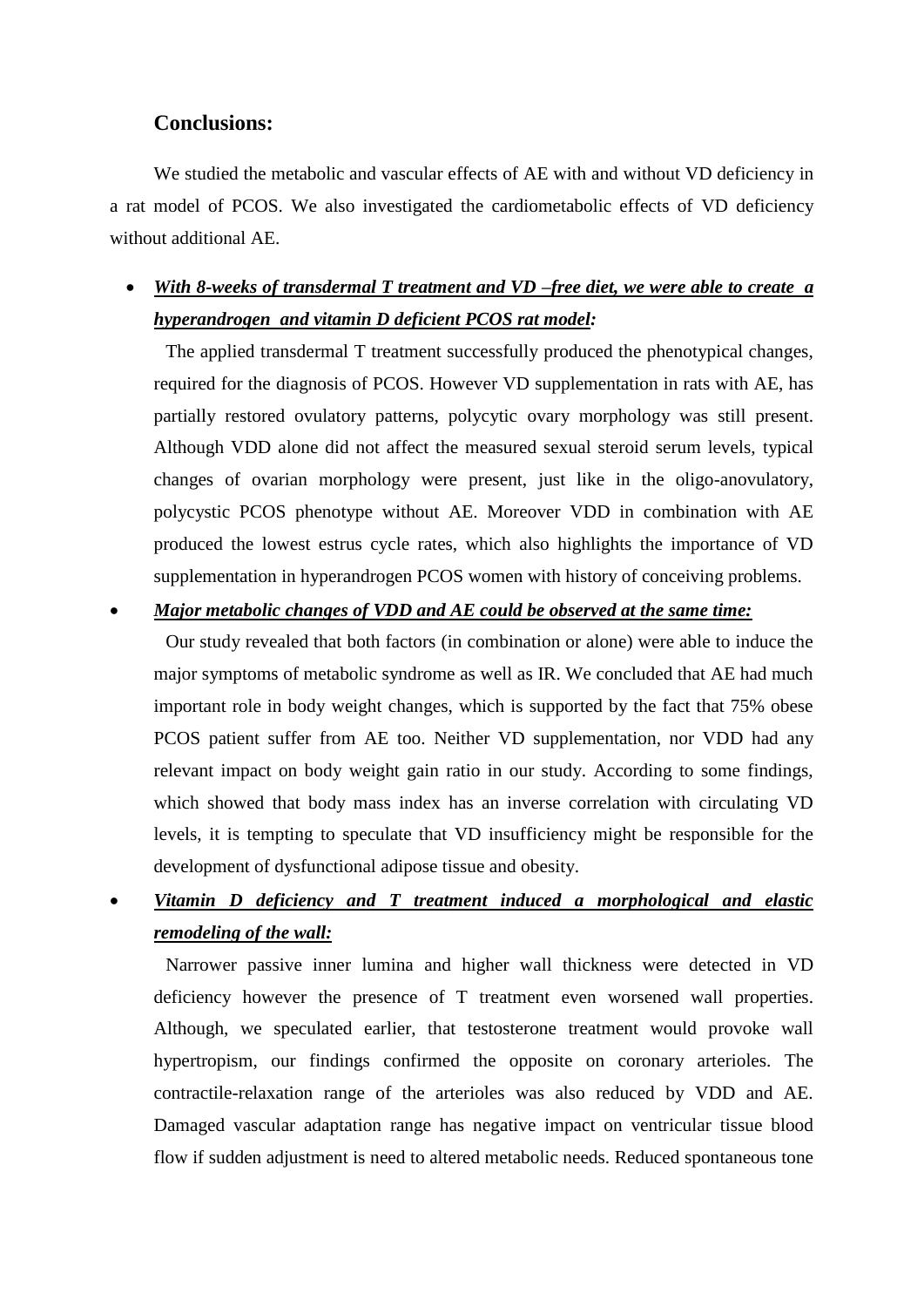and increased wall rigidity were both characteristics of VDD and T treatment. Regarding maximal relaxation capacity, the presence of both noxa led to the most disadvantageous changes. Alteration of the vessel's elastic components was observed in case of both VDD and AE, which also support the existence of early wall remodeling.

## *Vitamin D deficiency and AE provoked IR with different mechanisms:*

In case of T treatment and VD supplementation, AE elevated postprandial sugar, but generated neither hyperinsulinemia, nor HOMA IR elevation. Insulin induced relaxation of the coronary arterioles was also diminished despite unaltered insulin receptor expression. Nevertheless, VDD regardless to T treatment resulted higher postprandial insulin concentrations, elevated HOMA IR values and reduced insulin induced vascular response. Moreover, in case of VD elevated number of vascular insulin receptors was detected in both the endothelial and media layer of the vessel wall. This type of receptor number alteration was also measurable in VDR amount. Therefore we conclude that there might be two different ways for IR, which together significantly worsen the vascular response to insulin.

Our results confirmed the fact, that both AE and VD could provoke undesirable vascular and metabolic alterations on the coronary resistance arteries. We must also admit, that this study is aimed to demonstrate the early changes, hence possible long term interactions should be further considered. Our findings fit the previous reports, which suggested the importance of treating both AE and VDD in PCOS in order to minimize prevalence of metabolic and vascular complications.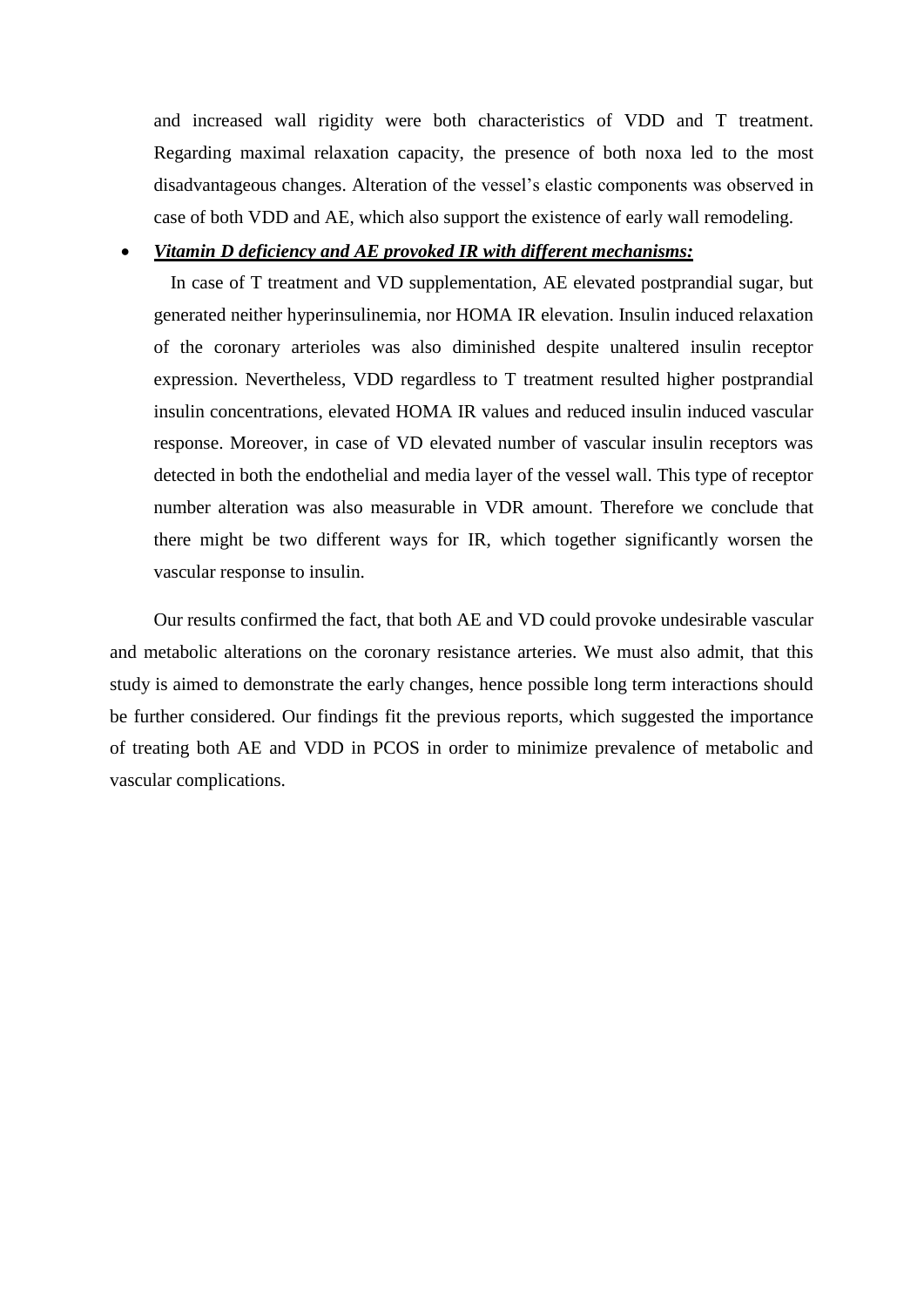## **List of Publication:**

### **The thesis is based on the following publications:**

- 1. **Hadjadj L**, Monori-Kiss A, Horváth EM, Heinzlmann A, Magyar A, Sziva RE, Miklós Z, Pál É, Gál J, Szabó I, Benyó Z, Nádasy GL, Várbíró S. (2019) [Geometric, elastic and contractile-relaxation changes in coronary arterioles](https://m2.mtmt.hu/gui2/?mode=browse¶ms=publication;30338457)  [induced by Vitamin D deficiency in normal and hyperandrogenic female rats.](https://m2.mtmt.hu/gui2/?mode=browse¶ms=publication;30338457) Microvasc Res, 122: 78–84 IF: 2.604
- 2. **Hadjadj L,** Várbíró S, Horváth EM, Monori-Kiss A, Pál É, Karvaly GB, Heinzlmann A, Magyar A, Szabó I, Sziva RE, Benyó Z, Buday M, and Nádasy GL. (2018) Insulin resistance in an animal model of polycystic ovary disease is aggravated by vitamin D deficiency: Vascular consequences. Diab Vasc Dis Res, 15(4): 294-301 IF: 2.357

## **Other publications:**

**[Hadjadj L](https://m2.mtmt.hu/gui2/?type=authors&mode=browse&sel=10027020)**, [Pál É,](https://m2.mtmt.hu/gui2/?type=authors&mode=browse&sel=10056835) [Monori-Kiss A,](https://m2.mtmt.hu/gui2/?type=authors&mode=browse&sel=10026115) [Sziva RE,](https://m2.mtmt.hu/gui2/?type=authors&mode=browse&sel=10065600) Korsós-Novák Á, [Horváth EM](https://m2.mtmt.hu/gui2/?type=authors&mode=browse&sel=10020503), [Benkő](https://m2.mtmt.hu/gui2/?type=authors&mode=browse&sel=10022169)  [R,](https://m2.mtmt.hu/gui2/?type=authors&mode=browse&sel=10022169) [Magyar A,](https://m2.mtmt.hu/gui2/?type=authors&mode=browse&sel=10018476) [Magyar P,](https://m2.mtmt.hu/gui2/?type=authors&mode=browse&sel=10023698) [Benyó Z,](https://m2.mtmt.hu/gui2/?type=authors&mode=browse&sel=10009921) Nádasy GL and Várbíró S. (2019) [Vitamin D](https://m2.mtmt.hu/gui2/?mode=browse¶ms=publication;30390754)  [deficiency and androgen excess result eutrophic remodeling and reduced myogenic](https://m2.mtmt.hu/gui2/?mode=browse¶ms=publication;30390754)  [adaptation in small cerebral arterioles in female rats.](https://m2.mtmt.hu/gui2/?mode=browse¶ms=publication;30390754) Gynecol Endocrinol, 35(6): 529– 534. IF: 1.406

[Lajtai](https://m2.mtmt.hu/gui2/?type=authors&mode=browse&sel=10061648) K, [Nagy CT,](https://m2.mtmt.hu/gui2/?type=authors&mode=browse&sel=10051812) [Tarszabó R,](https://m2.mtmt.hu/gui2/?type=authors&mode=browse&sel=10036698) [Benkő R,](https://m2.mtmt.hu/gui2/?type=authors&mode=browse&sel=10022169) **[Hadjadj L](https://m2.mtmt.hu/gui2/?type=authors&mode=browse&sel=10027020)**, [Sziva RE,](https://m2.mtmt.hu/gui2/?type=authors&mode=browse&sel=10065600) Gerszi D, Bányai B, [Ferdinandy](https://m2.mtmt.hu/gui2/?type=authors&mode=browse&sel=10010125) P, [Nádasy](https://m2.mtmt.hu/gui2/?type=authors&mode=browse&sel=10023262) GL, Giricz Z, Horváth EM, Várbíró S. (2019) [Effects of](https://m2.mtmt.hu/gui2/?mode=browse¶ms=publication;30801131)  [vitamin D deficiency on proliferation and autophagy of ovarian and liver tissues in a](https://m2.mtmt.hu/gui2/?mode=browse¶ms=publication;30801131)  [rat model of polycystic ovary syndrome.](https://m2.mtmt.hu/gui2/?mode=browse¶ms=publication;30801131) Biomolecules, 9(9): 471-485. IF: 4.694

[Pál É](https://m2.mtmt.hu/gui2/?type=authors&mode=browse&sel=10056835)\* , **[Hadjadj](https://m2.mtmt.hu/gui2/?type=authors&mode=browse&sel=10027020) L \*** , [Fontányi](https://m2.mtmt.hu/gui2/?type=authors&mode=browse&sel=10023889) Z, [Monori-Kiss](https://m2.mtmt.hu/gui2/?type=authors&mode=browse&sel=10026115) A, Lippai N, [Horváth](https://m2.mtmt.hu/gui2/?type=authors&mode=browse&sel=10020503) EM, [Magyar](https://m2.mtmt.hu/gui2/?type=authors&mode=browse&sel=10018476) A, Horváth E, [Monos](https://m2.mtmt.hu/gui2/?type=authors&mode=browse&sel=10009471) E, [Nadasy](https://m2.mtmt.hu/gui2/?type=authors&mode=browse&sel=10023262) GL, Benyó Z, Várbíró S. (2019) [Gender,](https://m2.mtmt.hu/gui2/?mode=browse¶ms=publication;30701767)  [hyperandrogenism and vitamin D deficiency related functional and morphological](https://m2.mtmt.hu/gui2/?mode=browse¶ms=publication;30701767)  [alterations of rat cerebral arteries.](https://m2.mtmt.hu/gui2/?mode=browse¶ms=publication;30701767) PLoS One, 14(5): e0216951: 1-13. IF: 2.776

[Pál](https://m2.mtmt.hu/gui2/?type=authors&mode=browse&sel=10056835) É, **[Hadjadj](https://m2.mtmt.hu/gui2/?type=authors&mode=browse&sel=10027020) L**, [Fontányi](https://m2.mtmt.hu/gui2/?type=authors&mode=browse&sel=10023889) Z; [Monori-Kiss](https://m2.mtmt.hu/gui2/?type=authors&mode=browse&sel=10026115) A; [Mezei](https://m2.mtmt.hu/gui2/?type=authors&mode=browse&sel=10057569) Z; Lippai N; [Magyar](https://m2.mtmt.hu/gui2/?type=authors&mode=browse&sel=10018476) A; [Heinzlmann](https://m2.mtmt.hu/gui2/?type=authors&mode=browse&sel=10018470) A, [Karvaly](https://m2.mtmt.hu/gui2/?type=authors&mode=browse&sel=10049015) GB, [Monos, E,](https://m2.mtmt.hu/gui2/?type=authors&mode=browse&sel=10009471) Nádasy GL, Várbíró S. (2018) [Vitamin D](https://m2.mtmt.hu/gui2/?mode=browse¶ms=publication;3333552)  [deficiency causes inward hypertrophic remodeling and alters vascular reactivity of rat](https://m2.mtmt.hu/gui2/?mode=browse¶ms=publication;3333552)  [cerebral arterioles.](https://m2.mtmt.hu/gui2/?mode=browse¶ms=publication;3333552) PLoS One, 13(2): e0192480, 1-16. IF: 2.776